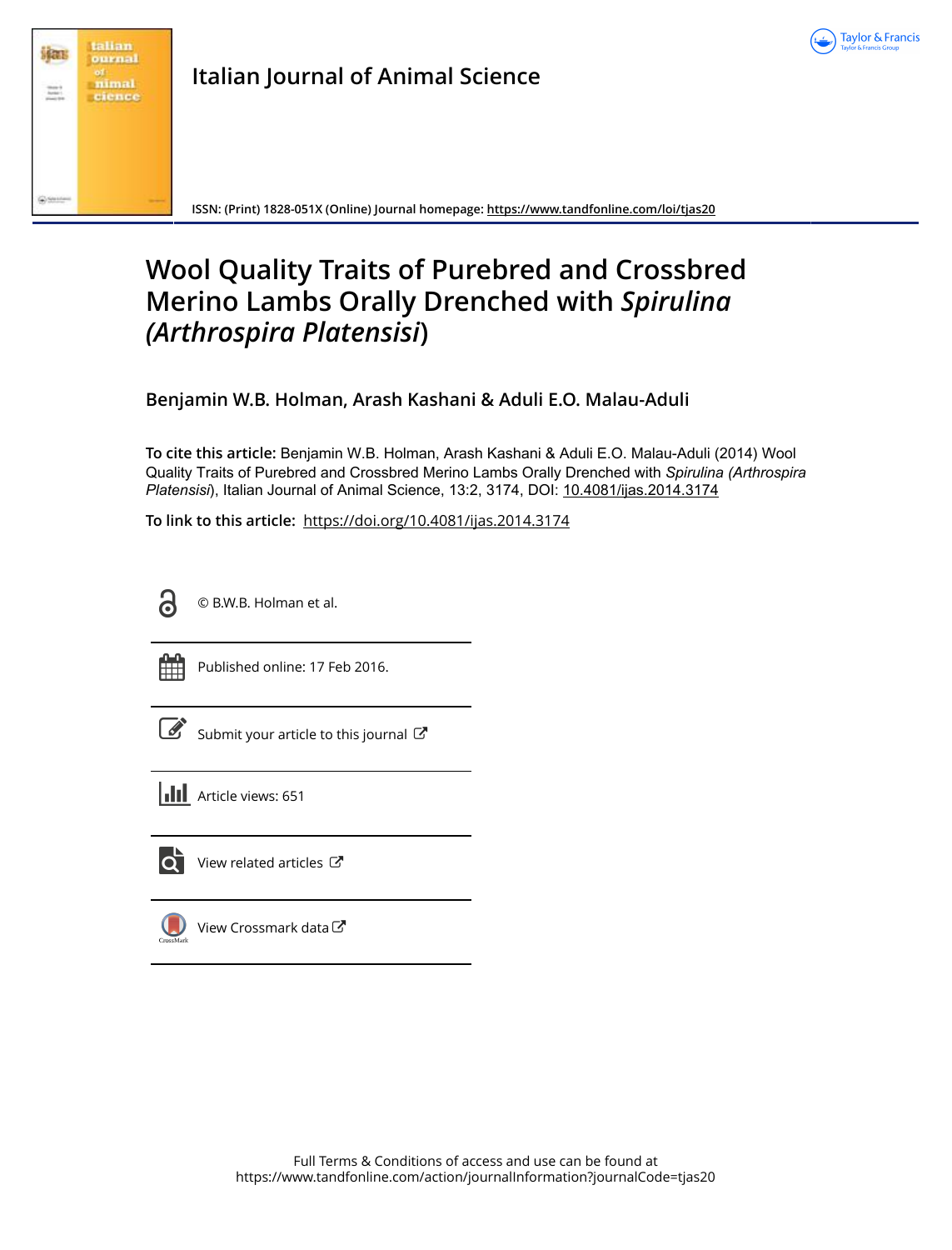

#### **PAPER**

# **Wool quality traits of purebred and crossbred Merino lambs orally drenched with Spirulina (Arthrospira platensis)**

**Benjamin W.B. Holman,<sup>1</sup> Arash Kashani,<sup>1</sup> Aduli E.O. Malau-Aduli**<sup>1,2</sup>

**1 Tasmanian Institute of Agriculture, University of Tasmania, Hobart, Australia 2 Faculty of Health, Medicine and Molecular Sciences, James Cook University, Townsville, Queensland, Australia**

#### **Abstract**

The objective of this study was to evaluate the effect of *Spirulina* supplementation, sire breed and sex on the wool characteristics of purebred and crossbred Merino weaned lambs under a single pasture-based management system. Lambs sired by Merino, White Suffolk, Dorset, Black Suffolk breeds were randomly allocated into 3 treatments – the control group grazing without *Spirulina* (0 mL), low (100 mL) and high (200 mL) *Spirulina* groups. All lambs were kept as a single mob in paddocks, grazed for 9 weeks and wool samples analysed. Differences in wool quality between the control and supplemented groups were not significant (P>0.05). However, sire breed significantly (P<0.001) influenced fibre diameter, spinning fineness, comfort factor and fibre curvature with purebred Merinos having superior wool quality than crossbreds. Wethers grew higher quality wool than ewes. *Spirulina* has a potential as an alternative supplementary bioresource in dual-purpose sheep feeding because it does not compromise wool quality in supplemented weaner lambs.

# **Introduction**

*Spirulina* (*Arthrospira platensis*) is an edible microalga with potential as an alternative protein-rich lamb supplement due to its high protein content (60-70%; Becker, 2007). *Spirulina* is also rich in essential vitamins, minerals, fatty acids, amino acids and carotenoids (Table 1). Supplementary feeding with *Spirulina* has been previously tried with several animal



species (Holman and Malau-Aduli, 2013), but to the best of our knowledge, there is presently no published information on the impact of *Spirulina* supplementation on wool quality traits in dual purpose lambs.

Across Australia, farmers have adopted dual purpose sheep systems with both wool and meat production goals (Rowe, 2010). This objective is generally achieved by mating meat-type rams to a core flock of purebred Merino ewes and exploiting heterosis to optimise lamb growth. Current lamb meat prices are high (Martin and Phillips, 2011), while wool prices are at a historical low (Gibbon and Nolan, 2011). Hence, profitability in dual purpose sheep systems is now mostly driven by lamb growth and early attainment of slaughter weight.

Lamb growth is commonly enhanced through protein-rich supplementation using canola meal, lupins, barley and wheat. Varying and inconsistent reports on the impact of these supplements on wool quality have been reported (Malau-Aduli and Akuoch, 2012; Masters and Mata, 1996). Any decline in wool quality due to supplementary feeding can affect total farm profitability. Therefore, we tested the hypothesis that the oral drenching of grazing purebred Merino and crossbred lambs with Spirulina supplement would not elicit a significant variation and decline in wool quality. The experimental objective was to evaluate the effect of *Spirulina* supplementation and interactions with sire breed and sex on wool quality traits in purebred and crossbred Merino lambs under a single pasture-based management.

# **Materials and methods**

This study was conducted at the University of Tasmania Farm, Cambridge, Tasmania, Australia. All procedures had the University of Tasmania Animal Ethics approval and were conducted in accordance with the 1993 Tasmania Animal Welfare Act and the 2004 Australian Code of Practice for the Care and Use of Animals for Scientific Purposes.

#### Animal management and experimental design

A completely randomised experimental design in which 24 weaner lambs with an average live weight of 37.6±5.2 kg and body condition score of  $3.1 \pm 0.4$  at 6 months of age was utilised. The experimental lambs had an inbuilt factorial of 4 sire breeds (Merino, White Suffolk, Dorset, Black Suffolk) and 2 genders (ewes, wethers). Lambs were randomly alloCorresponding author: Dr. Aduli E.O. Malau-Aduli, School of Land and Food, Tasmanian Institute of Agriculture, University of Tasmania, Private Bag 54, Hobart 7001, Australia. Tel. +61.3.6226.2717 - Fax: +61.3.6226.2744. E-mail: aduli.malauAduli@utas.edu.au; aduli.malauaduli@jcu.edu.au

Key words: *Spirulina*, Wool quality, Merino crossbred, Supplementation, Dual purpose.

Acknowledgments: this research was funded by grants and scholarships from the Australian Wool Education Trust (AWET) and The University of Tasmania (UTAS). We appreciate the valuable inputs of Chris Gunn and Barrie Wells during the sheep breeding and feeding trials.

Received for publication: 4 November 2013. Accepted for publication: 17 March 2014.

This work is licensed under a Creative Commons Attribution NonCommercial 3.0 License (CC BY-NC 3.0).

*©Copyright B.W.B. Holman et al., 2014 Licensee PAGEPress, Italy Italian Journal of Animal Science 2014; 13:3174 doi:10.4081/ijas.2014.3174*

cated into 3 treatments (8 lambs per treatment) – the control group grazing and *ad libitum* drinking water only without (0 mL), or low (100 mL of Spirulina) or high (200 mL) content of *Spirulina* dissolved in water. The *Spirulina* was commercially purchased (TAAU, Darwin, Australia) as a powder and dissolved in water utilising a weight:volume ratio of 1 g:10 mL (low) and 2 g:10 mL (high) and the solution delivered to the lambs by oral drenching. Both control and *Spirulina* supplemented groups of lambs were kept in a single mob and had *ad libitum* access to the basal diet of ryegrass pastures and crushed barley whose nutrient composition is depicted in Table 2. Lambs in the low and high *Spirulina* treatment groups were individually drenched daily with *Spirulina* solution prior to being released with the control group of lambs (also drenched with water only) into paddocks sown with ryegrass pastures. The lambs were allowed 3 weeks of adjustment to the *Spirulina* drench prior to the experimental phase lasting 6 weeks. At all times, lambs had *ad libitum* access to clean drinking water.

#### Wool sampling and analysis

Midside wool samples of approximately 10 cm<sup>2</sup> were shorn from each lamb by an experienced shearer using Oster-Sunbeam electric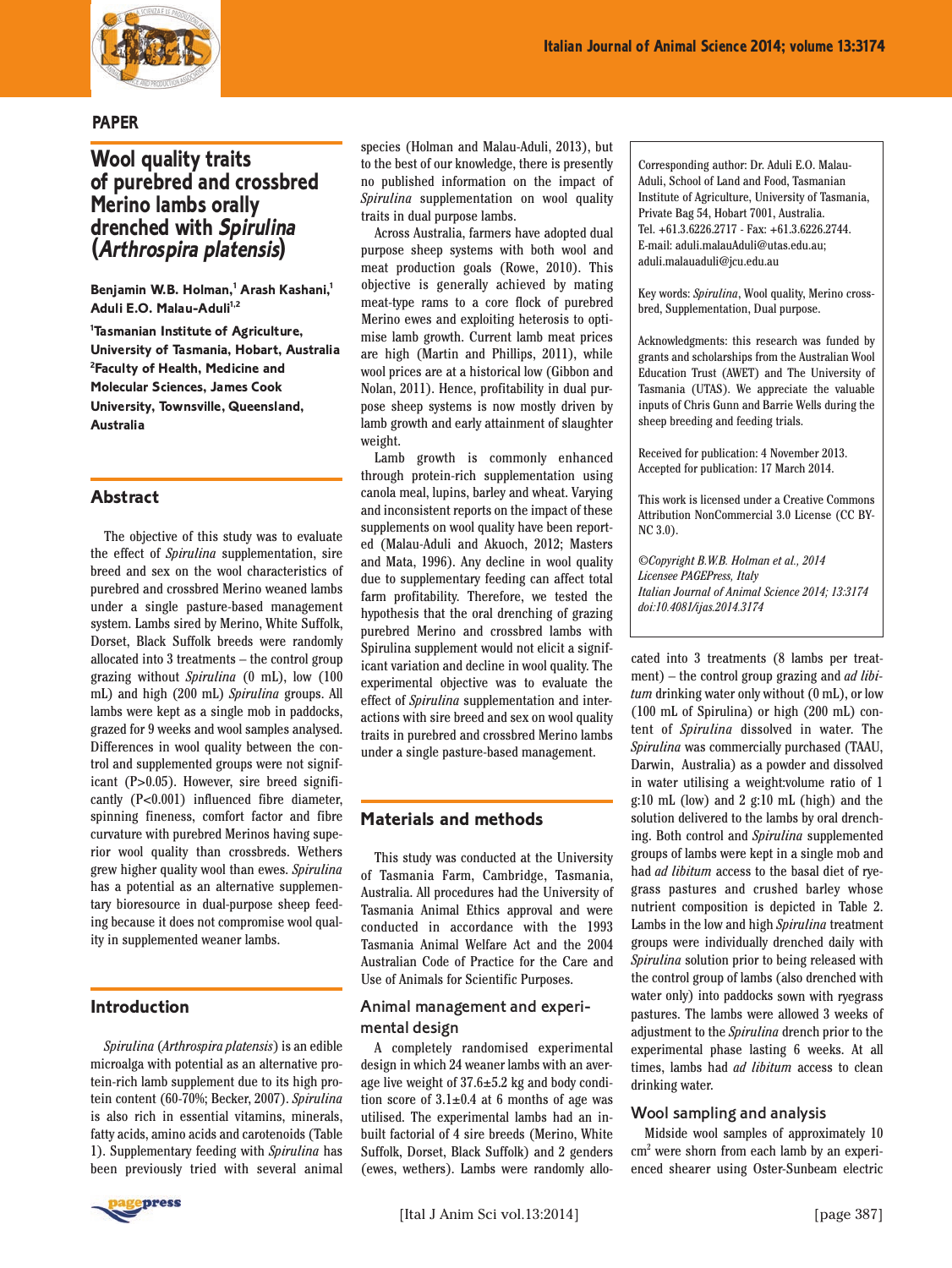

shears (Boca Raton, FL, USA; Baxter and Cottle, 1998) at the start and completion of the feeding trial. Samples were accurately catalogued and commercially analysed at the Australian Wool Testing Authority (Melbourne, Australia) using LaserScan equipment (Heath *et al.*, 2006). The wool quality traits assessed were: mean fibre diameter (FD) using LaserScan OFDA, standard deviation (SD), coefficient of variation (CV), comfort factor (CF), spinning fineness (SF), fibre curvature (CURV) and clean fleece yield (YIELD).

#### Chemical analysis of the basal diet

Dry matter content of the basal diet was determined by drying samples to a constant weight at 65°C in a fan forced oven. Ash content was determined by combusting samples in a furnace at 550°C for 5 h. Neutral and acid detergent fibre contents were measured using an Ankom fibre analyser (ANKOM 220; Ankom Technology, Macedon, NY, USA) (van Soest *et al.*, 1991). Total nitrogen (N) content was measured using the Kjeldahl method (van Soest *et al*., 1991) and the crude protein estimated by multiplying N by 6.25. Ether extract was determined by the Soxhlet methodology, while *in vitro* digestibility and metabolisable energy were estimated using near infrared reflectance spectroscopy (Garnsworthy and Unal, 2004).

#### Statistical analysis

All data were analysed using the 'Statistical Analysis System' software package (SAS, 2009). Initially, summary statistics by *Spirulina* supplementation level, sire breed and sex, were computed with means, standard deviations, and minimum and maximum values scrutinised for any data entry errors or outliers. Subsequently, multivariate analysis of variance in generalised linear model (PROC GLM) and mixed model (PROC MIXED) analyses (SAS, 2009) were used to fit the fixed effects of *Spirulina* supplementation level, sire breed, sex and their second-order interactions on wool FD, CV, SD, SF, CF, CURV, and YIELD. Sire was fitted as a random effect in the Mixed Model. Significant differences and mean separations were carried out using Duncan's multiple range and Bonferroni's probability pairwise comparison tests (SAS, 2009) Pearson correlation coefficients between dependent variables were estimated using PROC CORR (SAS, 2009) with significance determined using Bonferroni's probability pairwise comparison test (SAS, 2009).

#### **Results**

# Effect of Spirulina supplementation level, sire breed and sex on wool traits

Spirulina supplementation level had no significant effect on any wool quality trait, compared to the control group (P>0.05; Table 3). However, wethers produced wool with lower FD (P<0.046), SD (P<0.046) and SF (P<0.019) than ewes. Comfort factor was lower in ewes than wethers  $(79.9 \pm 3.31)$  and  $88.1 \pm 2.2\%$ , respectively; Table 4).

Merino-sired lambs had lower FD (18.0±0.1 µm), SF (17.1±1.0 µm), CURV (63.5±1.5°/ mm) and higher CF (96.2±3.5%) compared to all other sire breeds studied (P<0.001). Among the crossbreds, Black Suffolk-sired lambs had the highest SF  $(26.1 \pm 0.6 \,\mu m)$  and Dorset-sired lambs the least  $(23.8\pm0.9 \,\text{\textmu m}$ ; Table 4).

# Effect of interactions between Spirulina supplementation level and sex on wool traits

It was evident from Figure 1 that ewes receiving high *Spirulina* supplementation levels had higher wool YIELD than their wether counterparts (77.2 $\pm$ 0.8 and 71.9 $\pm$ 1.4% respec-

| Table 1. Nutrient composition of Spirulina |  |  |
|--------------------------------------------|--|--|
| (Arthrospira platensis).                   |  |  |

| Components                   | Value         |
|------------------------------|---------------|
| Vitamins and minerals        |               |
| beta-carotene, µg/100 g      | 140,000       |
| Total carotenoids, mg/kg     | 1700          |
| Provitamin A, U $kg^{-1}$    | 2,330,000     |
| $B_3$ mg/kg                  | 130-150       |
| $B_{12}$ , mg/kg             | $1.5 - 2.0$   |
| Calcium, mg/kg               | 1200          |
| Magnesium, mg/kg             | 3300          |
| Sodium, mg/kg                | 22000         |
| Potassium, mg/kg             | 26000         |
| Fatty acids, % total         |               |
| Gamma-linolenic acid         | $17.1 - 40.1$ |
| Amino acids, % total protein |               |
| Methionine                   | 2.05-2.50     |
| Cysteine                     | $0.5 - 0.9$   |
|                              |               |

| Table 2. Chemical composition of feed components. |  |  |  |
|---------------------------------------------------|--|--|--|
|---------------------------------------------------|--|--|--|

| Feed components |              |                  |  |  |
|-----------------|--------------|------------------|--|--|
| Spirulina       | Barley grain | Ryegrass pasture |  |  |
| 96.0            | 93.2         | 44.7             |  |  |
| 32.6            | 18.5         | 22.4             |  |  |
| 30.3            | 17.2         | 20.8             |  |  |
| 18.3            | 6.0          | 23.0             |  |  |
| 7.9             | 68.7         | 43.5             |  |  |
| 9.5             | 3.2          | 11.9             |  |  |
| 5.9             | 2.0          | 3.0              |  |  |
| 62.2            | 8.9          | 20.8             |  |  |
| 1707.5          | 1723.7       | 1701.1           |  |  |
|                 |              |                  |  |  |

DM, dry matter; NDF, neutral detergent fibre; NDFn, nitrogen free NDF; ADF, acid detergent fibre; NFC, non fibrous carbohydrate; EE, ether extract; CP, crude protein; ME, metabolisable energy.

#### **Table 3. Least square means and standard error of** *Spirulin***a supplemented crossbred and purebred Merino lambs' wool quality traits.**

| Wool quality trait  | <i>Spirulina</i> supplementation level | P              |                |       |
|---------------------|----------------------------------------|----------------|----------------|-------|
|                     | Control                                | Low            | High           |       |
| $FD, \mu m$         | $23.7 \pm 1.1$                         | $24.6 \pm 1.3$ | $24.3 \pm 1.2$ | 0.687 |
| SD <sub>1</sub>     | $4.6 \pm 0.3$                          | $4.4 \pm 0.2$  | $16.8 \pm 1.2$ | 0.542 |
| CV, %               | $19.5 \pm 0.8$                         | $17.8 \pm 0.5$ | $5.1 \pm 0.8$  | 0.123 |
| CF, %               | $85.5 \pm 3.0$                         | $81.8 \pm 4.3$ | $84.7 \pm 3.5$ | 0.620 |
| $SF, \mu m$         | $22.9 \pm 1.0$                         | $23.4 \pm 1.2$ | $23.0 \pm 1.1$ | 0.865 |
| CURV, $\degree$ /mm | $71.4 \pm 2.8$                         | $71.4 \pm 2.3$ | $73.8 \pm 2.3$ | 0.657 |
| YIELD, %            | $75.0 \pm 1.4$                         | $72.7 \pm 1.0$ | $74.6 \pm 1.0$ | 0.173 |

FD, mean fibre diameter; SD, standard deviation; CV, coefficient of variation; CF, comfort factor; SF, spinning fineness; CURV, fibre curvature; YIELD, clean fleece yield.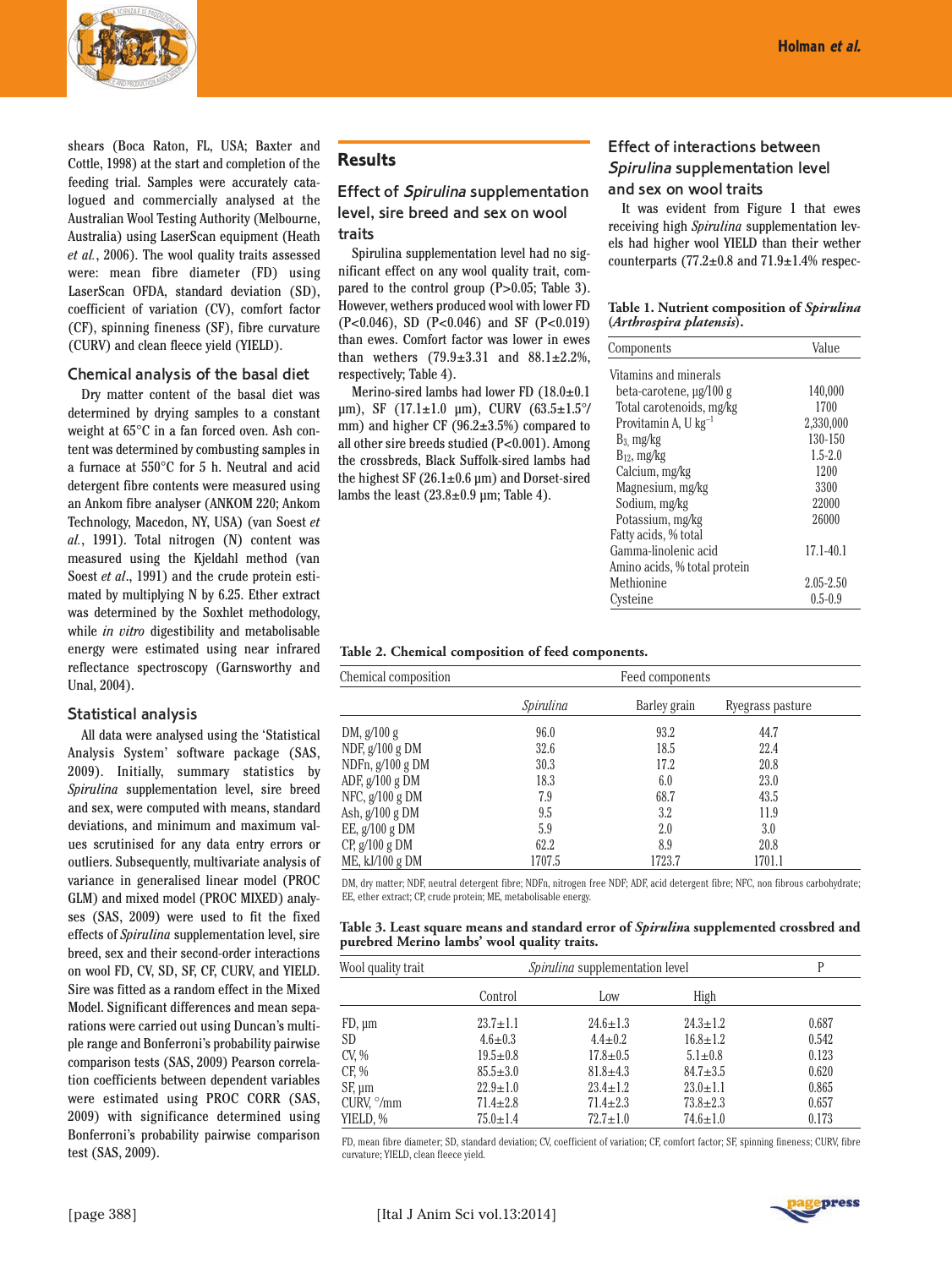

tively). All other interactions between *Spirulina* supplementation level and sex were not significant (P>0.05).

# Effect of sire breed and sex interactions on wool traits

Black Suffolk-sired ewe lambs had lower CURV than their wether counterparts,  $67.8\pm2.0$  and  $80.8\pm3.0^{\circ}/\text{mm}$ , respectively (P<0.032), as depicted in Figure 2. No other second-order interactions between sire breed and sex reached statistical significance  $(P>0.05)$ .

#### Correlations among wool traits

Table 5 shows that there were highly significant relationships (P<0.001) between FD and SF (0.99), CF with both FD (-0.87) and SF (- 0.88), FD and CURV (0.39), SF and CURV (0.37), and SD with YIELD (0.29). All other correlations were not significant (P>0.05).

#### **Discussion**

Wool growth and quality depend on the type of protein supplement, its nutritional value, and level of supplementation (Malau-Aduli *et al.*, 2009b; Masters *et al.*, 1998; Rowe *et al.*, 1989). Protein-rich supplements vary in amino acid availability thus affecting follicular uptake and wool fibre proliferation (Li *et al.*, 2008). Therefore, increasing amino acid availability within the body-pool by increasing protein-rich supplementation generally results in heightened follicular uptake that favours nutrient partitioning towards faster growth, but also

coarser wool fibre synthesis in crossbred lambs (Malau-Aduli and Holman, 2010; Malau-Aduli *et al.*, 2009a). This coarser fibre is characteristic of lesser quality wool (Holman and Malau-Aduli, 2012). However, in this study, there were no observable detrimental effects of *Spirulina* supplementation on wool quality

traits. *Spirulina* has a lower content of sulphur-containing amino acids compared to other protein-rich lamb supplements (Ciferri and Tiboni, 1985; Volkmann *et al.*, 2008). Methionine and cysteine are sulphur amino acids which are essential for wool proliferation (Liu and Masters, 2003). Cysteine plays a vital

**Table 4. Sire breed and sex least square means and standard error of** *Spirulina* **supplemented crossbred and purebred Merino lambs' wool quality traits.**

|                      | Wool quality trait     |                |                     |                              |                        |                              |                |
|----------------------|------------------------|----------------|---------------------|------------------------------|------------------------|------------------------------|----------------|
|                      | $FD, \mu m$            | CV, %          | <b>SD</b>           | CF, %                        | $SF, \mu m$            | CURV, $\degree$ /mm YIELD, % |                |
| Sire breed           |                        |                |                     |                              |                        |                              |                |
| <b>Black Suffolk</b> | $27.2 \pm 0.7^{\circ}$ | $19.4 \pm 0.9$ | $5.3 + 0.2$         | $74.5 + 4.3$ <sup>c</sup>    | $26.1 \pm 0.6^a$       | $74.3 \pm 3.0^{\circ}$       | $74.2 \pm 1.3$ |
| Dorset               | $25.0 \pm 0.9^{\circ}$ | $18.1 \pm 0.7$ | $4.6 + 0.3$         | $85.4 \pm 3.8^{\circ}$       | $23.8 \pm 0.9^{\circ}$ | $75.2 \pm 2.7$ <sup>a</sup>  | $74.1 \pm 1.2$ |
| Merino               | $18.0 \pm 1.1^{\rm b}$ | $17.0 \pm 1.4$ | $4.4 \pm 1.1$       | $96.2 \pm 3.5^{\circ}$       | $17.1 \pm 1.0^{\circ}$ | $63.5 \pm 1.5^{\rm b}$       | $75.2 \pm 1.7$ |
| White Suffolk        | $26.7 \pm 0.4^{\circ}$ | $17.7 + 1.1$   | $4.7 + 0.2$         | $79.9 \pm 2.1$ <sup>bc</sup> | $25.3 \pm 0.3^{ab}$    | $75.9 + 2.5^{\circ}$         | $72.7 \pm 1.0$ |
| P                    | 0.001                  | 0.474          | 0.703               | 0.001                        | 0.001                  | 0.004                        | 0.399          |
| Sex                  |                        |                |                     |                              |                        |                              |                |
| Ewes                 | $25.1 \pm 0.9^{\circ}$ | $18.3 + 1.0$   | $5.3 + 0.5^{\circ}$ | $79.9 \pm 3.3^{\rm b}$       | $24.0 \pm 0.9^{\circ}$ | $71.8 \pm 1.8$               | $74.8 \pm 0.8$ |
| Wethers              | $23.4 \pm 0.9^{\circ}$ | $17.8 \pm 0.4$ | $4.1 + 0.2^{b}$     | $88.1 \pm 2.2$ <sup>a</sup>  | $22.2 \pm 0.9^{\rm b}$ | $72.7 + 2.2$                 | $73.4 \pm 1.0$ |
| P                    | 0.046                  | 0.620          | 0.046               | 0.016                        | 0.019                  | 0.721                        | 0.186          |

FD, mean fibre diameter; CV, coefficient of variation; SD, standard deviation; CF, comfort factor; SF, spinning fineness; CURV, fibre curvature; YIELD, clean fleece yield. <sup>ac</sup>Column means within a fixed effect with different superscripts are significantly different  $(P<0.05)$ 

|  |  |  | Table 5. Pearson's correlation among wool quality traits. |  |  |  |  |
|--|--|--|-----------------------------------------------------------|--|--|--|--|
|--|--|--|-----------------------------------------------------------|--|--|--|--|

|                                                         | CV          | SD                          | СF                                         | SF                                                    | <b>CURV</b>                                                        | YIELD                                                                              |
|---------------------------------------------------------|-------------|-----------------------------|--------------------------------------------|-------------------------------------------------------|--------------------------------------------------------------------|------------------------------------------------------------------------------------|
| <b>FD</b><br><b>CV</b><br>SD<br>СF<br>SF<br><b>CURV</b> | $0.12$ (ns) | $0.17$ (ns)<br>$-0.27$ (ns) | $-0.87***$<br>$-0.18$ (ns)<br>$-0.25$ (ns) | $0.99***$<br>$0.12$ (ns)<br>$0.21$ (ns)<br>$-0.88***$ | $0.39**$<br>$0.37$ (ns)<br>$-0.07$ (ns)<br>$-0.87$ (ns)<br>$0.35*$ | $0.13$ (ns)<br>$0.06$ (ns)<br>$0.29*$<br>$0.04$ (ns)<br>$0.11$ (ns)<br>$0.21$ (ns) |
|                                                         |             |                             |                                            |                                                       |                                                                    |                                                                                    |

CV, coefficient of variation; SD, standard deviation; CF, comfort factor; SF, spinning fineness; CURV, fibre curvature; YIELD, clean fleece yield; FD, mean fibre diameter. ns, not significant (P>0.05); \*P<0.05; \*\*P<0.01; \*\*\*P<0.001.





**Figure 1. Interaction between** *Spirulina* **supplementation level and sex on clean fleece yield (YIELD) of grazing purebred and crossbred Merino lambs. Means (±standard error) within sire breeds with different superscripts are significantly different (P<0.05).**

**Figure 2. Interaction between sire breed and sex on fibre curvature (CURV). Means (±standard error) within sire breeds with different superscripts are significantly different (P<0.05).**

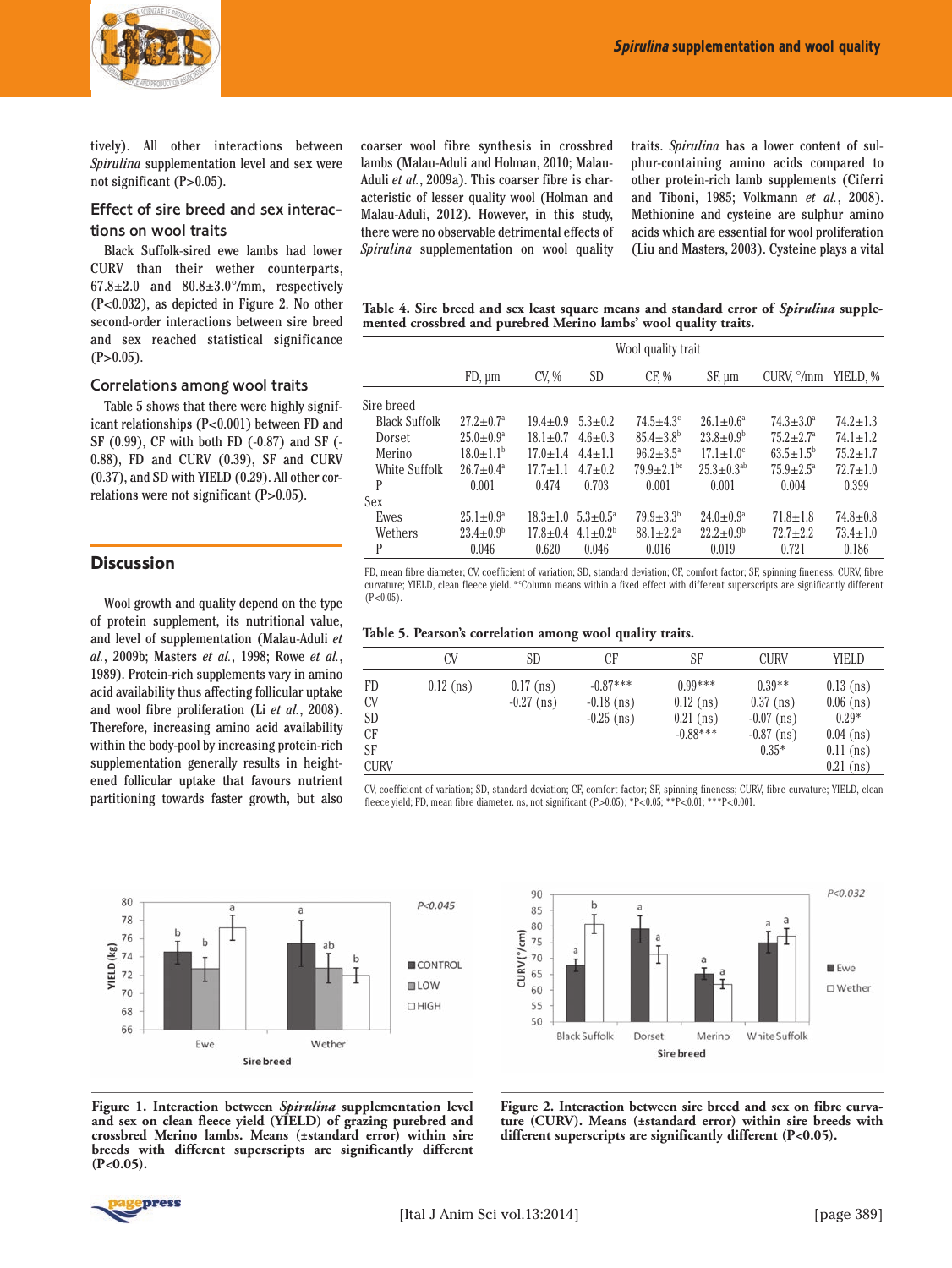

role during the differentiation of intermediate filament- and keratin associated proteins during wool synthesis (Plowman, 2007). Furthermore, methionine acts as a source of cysteine in the transulphuration pathway (Liu and Masters, 2003). *Spirulina*'s relatively minor content of these sulphur amino acids could likely explain insignificant differences in wool traits between the unsupplemented control and *Spirulina* supplemented group of lambs.

Ewes generally have smaller live weights than wethers (Cam *et al.*, 2010; Holman *et al.*, 2012). This difference could result in considerable variation with other prioritised sinks requiring more of the available amino acids (Rogers and Schlink, 2010). Our sex and sire breed findings were similar to published literature that have demonstrated hormonal differences between sexes (Egan and Russell, 1981; Wallace, 1979) and wool follicle trait variations between sire breeds (Lee and Williams, 1993; Scales *et al.*, 2000) as having major impacts on wool traits. Similarly, the correlations between wool traits is in line with published literature (Notter *et al.*, 2007). The strongly positive correlation between FD and SF is expected as SF is calculated from FD and CV values (Butler and Dolling, 1992; Holman and Malau-Aduli, 2012). Likewise, CF represents the proportion of fibres over 30 µm (Holman and Malau-Aduli, 2012; Wood, 2003) and is a function of FD, thus the strong correlation between CF and FD. However, SF and CF had an antagonistic relationship, hence the negative correlation. The insignificant correlation between CF and YIELD with other wool traits has already been previously reported (Hatcher *et al.*, 2010).

# **Conclusions**

The hypothesis that *Spirulina* supplementation via oral drenching will not be detrimental to wool quality in grazing purebred and crossbred Merino lambs holds true and should be accepted. The responses of lambs of different sire breeds and sex to *Spirulina* supplementation in terms of interaction effects on wool traits add to our current knowledge of supplementing crossbred sheep. Finally, there is the need for further investigation into the underlying mechanisms behind our findings, particularly with regard to circulating plasma metabolites and proteomic profiles of supplemented lambs. This would provide a comprehensive understanding of *Spirulina*'s future applications as a protein-rich lamb feed supplement.

# **References**

- Baxter, B.P., Cottle, D.J., 1998. The use of midside fleece fibre diameter distribution measurements in sheep selection. Wool Tech. Sheep Bree. 46:154-171.
- Becker, E.W., 2007. Micro-algae as a source of protein. Biotechnol. Adv. 25:207-210.
- Butler, K., Dolling, M., 1992. Calculation of the heritability of spinning fineness from phenotypic and genetic parameters of the mean and CV of fibre diameter. Aust. J. Agr. Res. 43:1441-1446.
- Cam, M.A., Olfaz, M., Soydan, E., 2010. Body measurements reflect body weights and carcass yields in Karayaka sheep. Asian J. Anim. Vet. Adv. 5:120-127.
- Ciferri, O., Tiboni, O., 1985. The biochemical and industrial potential of Spirulina. Annu. Rev. Microbiol. 39:503-526.
- Egan, J., Russell, D., 1981. Growth and wool production of wethers and induced cryptorchids in a Poll Merino flock. Aust. J. Exp. Agr. 21:268-271.
- Garnsworthy, P.C., Unal, Y., 2004. Estimation of dry-matter intake and digestibility in group-fed dairy cows using near infrared reflectance spectroscopy. Anim. Sci. 79:327-334.
- Gibbon, C., Nolan, E., 2011. The Australian wool industry: a hedonic pricing analysis of the factors affecting price of Australian wool. pp 1-31 in Proc. 55th Conf. of the Australian Agricultural and Resource Economics Society, Melbourne, Australia. Available from: http://ageconsearch.umn.edu/bitstream/10 0552/2/Gibbon\_AARES.pdf
- Hatcher, S., Hynd, P.I., Thornberry, K.J., Gabb, S., 2010. Can we breed Merino sheep with softer, whiter, more photostable wool? Anim. Prod. Sci. 50:1089-1097.
- Heath, W.A., Barkhuizen, J.W., Wright, O.E., 2006. The relationship between mean fibre diameter measurements by Airflow and Laserscan for South African wools. International Wool Textile Organisation ed., Brussels, Belgium.
- Holman, B.W.B., Kashani, A., Malau-Aduli, A.E.O., 2012. Growth and body conformation responses of genetically divergent Australian sheep to Spirulina (Arthrospira platensis) supplementation. American J. Expt. Agric. 2: 160-173.
- Holman, B.W.B., Malau-Aduli, A.E.O., 2013. Spirulina as a livestock supplement and animal feed. J. Anim. Physiol. An. N. 97:615-623.
- Holman, B.W.B., Malau-Aduli, A.E.O., 2012. A

review of sheep wool quality traits. Available from: http://eprints. utas.edu.au/ 1 2 7 1 5 / 1 / H o l m a n \_ % 2 6 \_ M a l a u - Aduli\_2012\_ARRB\_2(1)\_pg\_1-14\_A\_ review\_of\_sheep\_wool\_quality\_traits.pdf

- Lee, G., Williams, A. 1993. Relationship of feed intake with cystine availability and wool growth in Merino wethers. Aust. J. Agr. Res. 44:973-991.
- Li, L., Oddy, V.H., Nolan, J.V., 2008. Whole-body protein metabolism and energy expenditure in sheep selected for divergent wool production when fed above or below maintenance. Aust. J. Exp. Agr. 48:657-665.
- Liu, S.M., Masters, D.G., 2003. Animo acids utilization for wool production. In: J.P.F. D'Mello (ed.) Amino acids in animal nutrition. CABI Publ., Willingford, Oxon, UK, pp 309-328.
- Malau-Aduli, A.E.O., Akuoch, J.D.D., 2012. Sire genetics, protein supplementation and gender effects on wool comfort factor in Australian crossbred sheep. American J. Expt. Agric. 2: 31-46.
- Malau-Aduli, A.E.O., Holman, B., 2010. Genetic-nutrition interactions influencing wool spinning fineness in Australian crossbred sheep. J. Anim. Sci. 88:469.
- Malau-Aduli, A.E.O., Walker, R.E., Bignell, C.W., 2009a. Prediction of wool fibre diameter from protein and metabolisable energy digestibility cofficients in crossbred sheep. J. Anim. Sci. 86:498.
- Malau-Aduli, A.E.O., Walker, R.E., Ranson, C.F., Sykes, J.M., Bignell, C.W., 2009b. Nutrition-genetics interaction in nutrient utilisation of canola and lupins by Australian sheep: prediction of wool fibre diameter. Page  $50$  in Proc.  $7<sup>th</sup>$  Int. Workshop on Modeling Nutrition, Digestion and Utilisation in Farm Animals, Paris, France. Available from: http://eprints.utas.edu.au/9345/1/Malau-Aduli\_et\_al\_2009\_Paris\_France.pdf
- Martin, P., Phillips, P., 2011. Australian lamb: financial performance of slaughter lamb producing farms, 2008-09 to 2010-11. Commonwealth of Australia ed., Canberra, Australia.
- Masters, D., Mata, G., 1996. Responses to feeding canola meal or lupin seed to pregnant, lactating, and dry ewes. Aust. J. Agr. Res. 47:1291-1303.
- Masters, D.G., Peterson, A.D., Mata, G., Liu, S.M., 1998. Influence of liveweight, liveweight change, and diet on wool growth, staple strength, and fibre diameter in young sheep. Aust. J. Agr. Res. 49:269- 278.
- Notter, D.R., Kuehn, L.A., Kott, R.W., 2007.